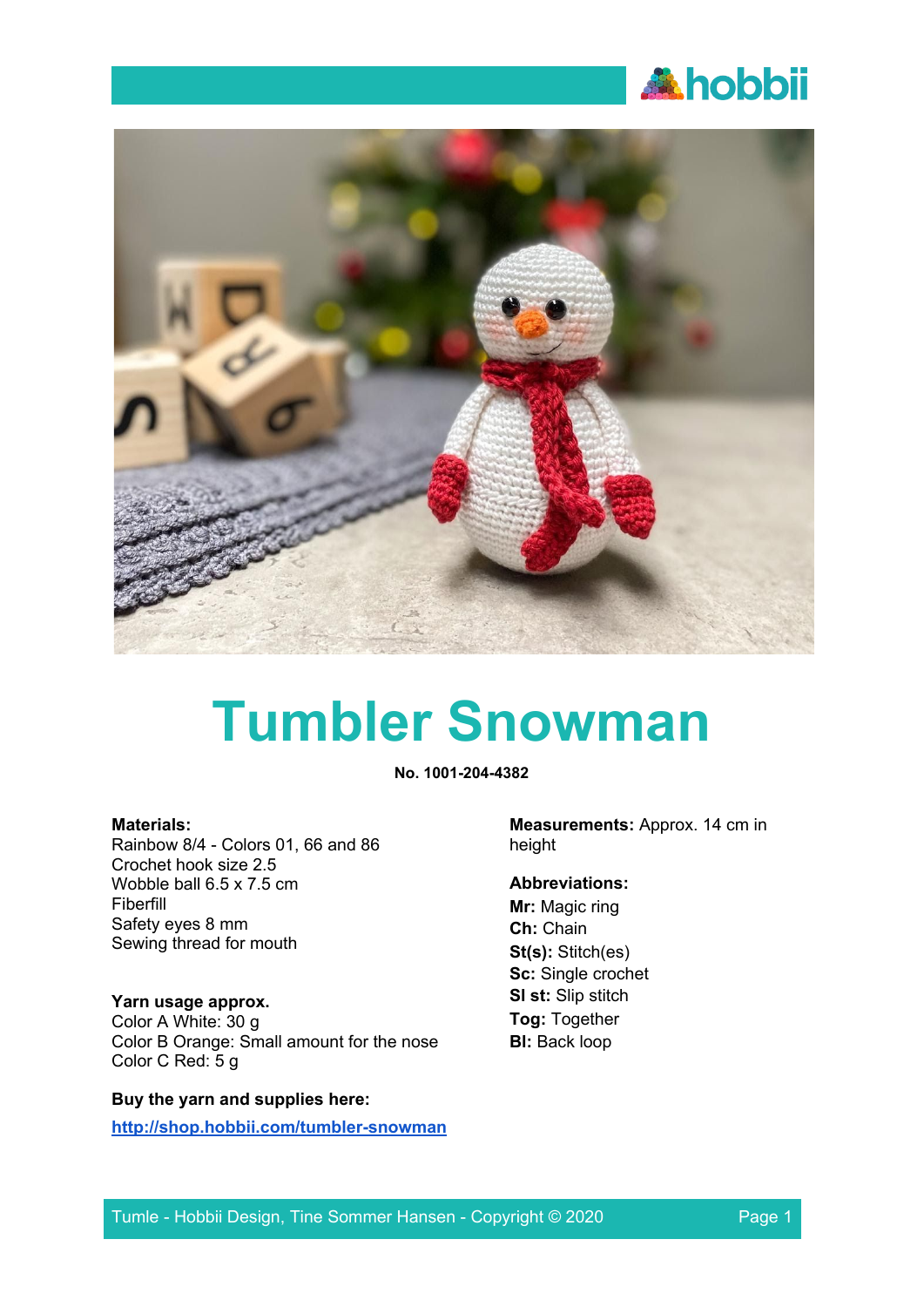

**Pattern** – Photo tutorial can be found following the written pattern.

#### **Bottom of the body - Using color A**

- **1.** Begin with a mr and work 6 sc into the ring. (6)
- **2.** Work 2 sc in each st to the end of the round. (12)
- **3.** "Work 1 sc in the first st, 2 sc in the next st". Repeat "to" to the end of the round. (18)
- **4.** "Work 1 sc in the first 2 sts, 2 sc in the next st". Repeat "to" to the end of the round. (24)
- **5.** "Work 1 sc in the first 3 sts, 2 sc in the next st". Repeat "to" to the end of the round. (30)
- **6.** "Work 1 sc in the first 4 sts, 2 sc in the next st". Repeat "to" to the end of the round. (36)
- **7.** "Work 1 sc in the first 5 sts, 2 sc in the next st". Repeat "to" to the end of the round. (42)
- **8.** "Work 1 sc in the first 6 sts, 2 sc in the next st". Repeat "to" to the end of the round. (48)
- **9.** "Work 1 sc in the first 7 sts, 2 sc in the next st". Repeat "to" to the end of the round. (54)
- **10. - 15.** Work sc around. (54) Finish the round with 1 sl st. Cut the yarn and weave in ends.



#### **Head and upper part of the body - Using color A**

- **1.** Begin with a mr and work 6 sc into the ring. (6)
- **2.** Work 2 sc in each st to the end of the round. (12)
- **3.** "Work 1 sc in the first st, 2 sc in the next st". Repeat "to" to the end of the round. (18)
- **4.** "Work 1 sc in the first 2 sts, 2 sc in the next st". Repeat "to" to the end of the round. (24)
- **5.** "Work 1 sc in the first 3 sts, 2 sc in the next st". Repeat "to" to the end of the round. (30)
- **6.** "Work 1 sc in the first 4 sts, 2 sc in the next st". Repeat "to" to the end of the round. (36)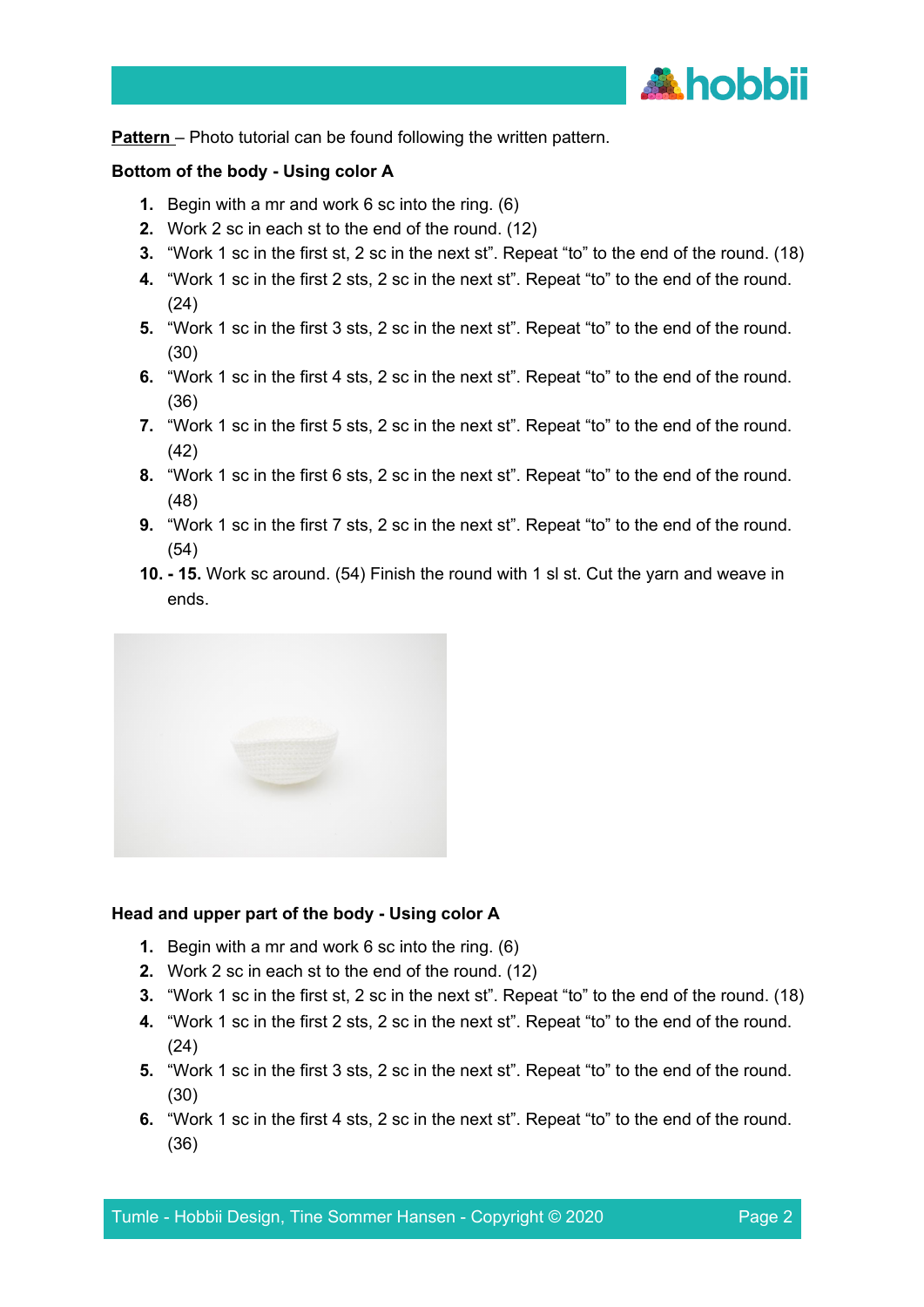

- **7.** "Work 1 sc in the first 5 sts, 2 sc in the next st". Repeat "to" to the end of the round. (42)
- **8.** "Work 1 sc in the first 6 sts, 2 sc in the next st". Repeat "to" to the end of the round. (48)
- **9. - 15.** Work sc around. (48)
- **16.** "Work 1 sc in the first 6 sts, work sc tog". Repeat "to" to the end of the round. (42)
- **17.** "Work 1 sc in the first 5 sts, work sc tog". Repeat "to" to the end of the round. (36)
- **18.** "Work 1 sc in the first 4 sts, work sc tog". Repeat "to" to the end of the round. (30)
- **19.** "Work 1 sc in the first 3 sts, work sc tog". Repeat "to" to the end of the round. (24) Attach the safety eyes between rounds 11 and 12 with 6-7 stitches in between.
- **20.** "Work 1 sc in the first 2 sts, work sc tog". Repeat "to" to the end of the round. (18)
- **21.** "Work 1 sc in the first 2 sts, 2 sc in the next st". Repeat "to" to the end of the round. (24)
- **22.** "Work 1 sc in the first 3 sts, 2 sc in the next st". Repeat "to" to the end of the round. (30)
- **23.** "Work 1 sc in the first 9 sts, 2 sc in the next st". Repeat "to" to the end of the round. (33)
- **24.** "Work 1 sc in the first 10 sts, 2 sc in the next st". Repeat "to" to the end of the round. (36)
- **25.** "Work 1 sc in the first 11 sts, 2 sc in the next st". Repeat "to" to the end of the round. (39)
- **26.** "Work 1 sc in the first 12 sts, 2 sc in the next st". Repeat "to" to the end of the round. (42)
- **27.** "Work 1 sc in the first 13 sts, 2 sc in the next st". Repeat "to" to the end of the round. (45)
- **28.** "Work 1 sc in the first 14 sts, 2 sc in the next st". Repeat "to" to the end of the round. (48)
- **29.** "Work 1 sc in the first 15 sts, 2 sc in the next st". Repeat "to" to the end of the round. (51)
- **30.** "Work 1 sc in the first 16 sts, 2 sc in the next st". Repeat "to" to the end of the round. (54)
- **31. - 34.** Work sc around. (54) Finish the last round with 1 sl st. Cut the yarn but leave a long tail for assembling. Stuff the head with fiberfill.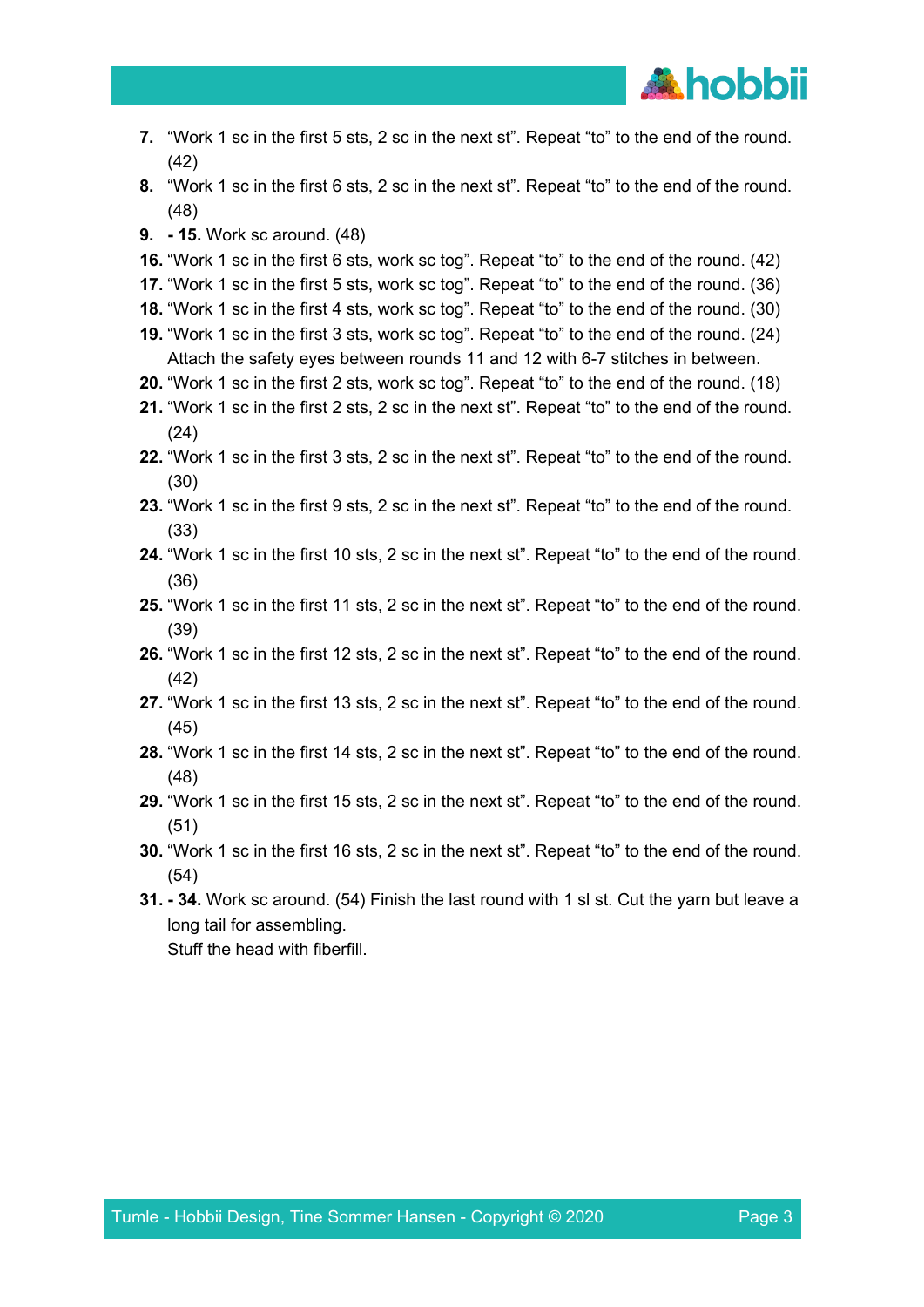



#### **Nose - Using color B**

- **1.** Begin with a mr and work 4 sc into the ring. (4)
- **2.** "Work 1 sc in the first st, 2 sc in the next st". Repeat "to" to the end of the round. (6)
- **3.** Work sc around. (6)
- **4.** Work sc around. (6) Cut the yarn but leave a long tail for assembling.

Sew the nose onto the head.



#### **Assembling:**

Insert the wobble ball and sew bottom and body together with overcast stitches. Cut the yarn and weave in end.

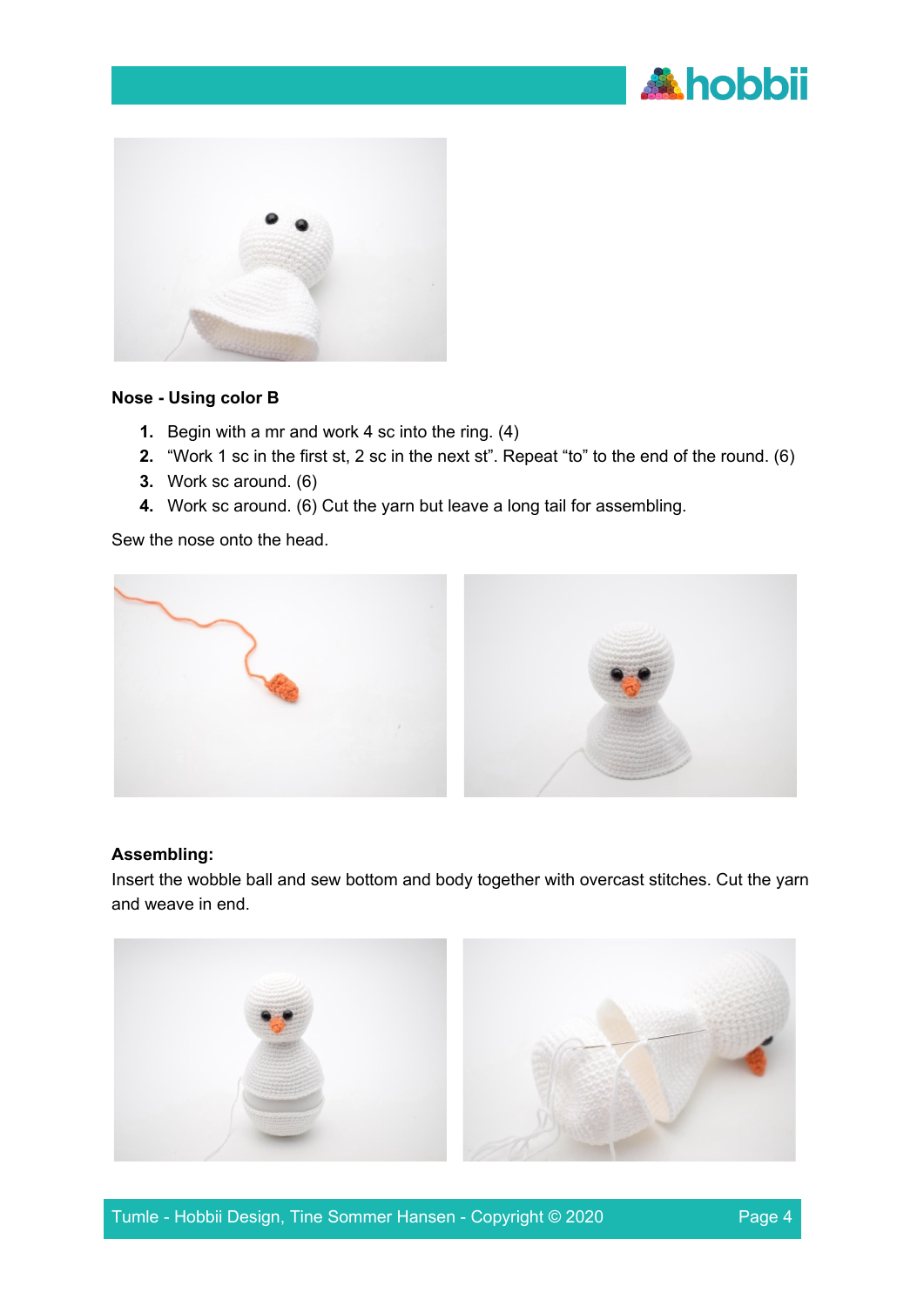



Use sewing thread to make a small mouth and if you like, add some "rouge" on his cheeks.



# **Arms - make 2. Begin with color C**

- **1.** Begin with a mr and work 6 sc into the ring. (6)
- **2.** Work 2 sc in each st to the end of the round. (12)
- **3. - 5.** Work sc around. (12)
- **6. Change to color A.** Work sc in the bl of each st to the end of the round. (12)
- **7. - 19.** Work sc around. (12)

Close the opening with sc and leave a long tail for assembling.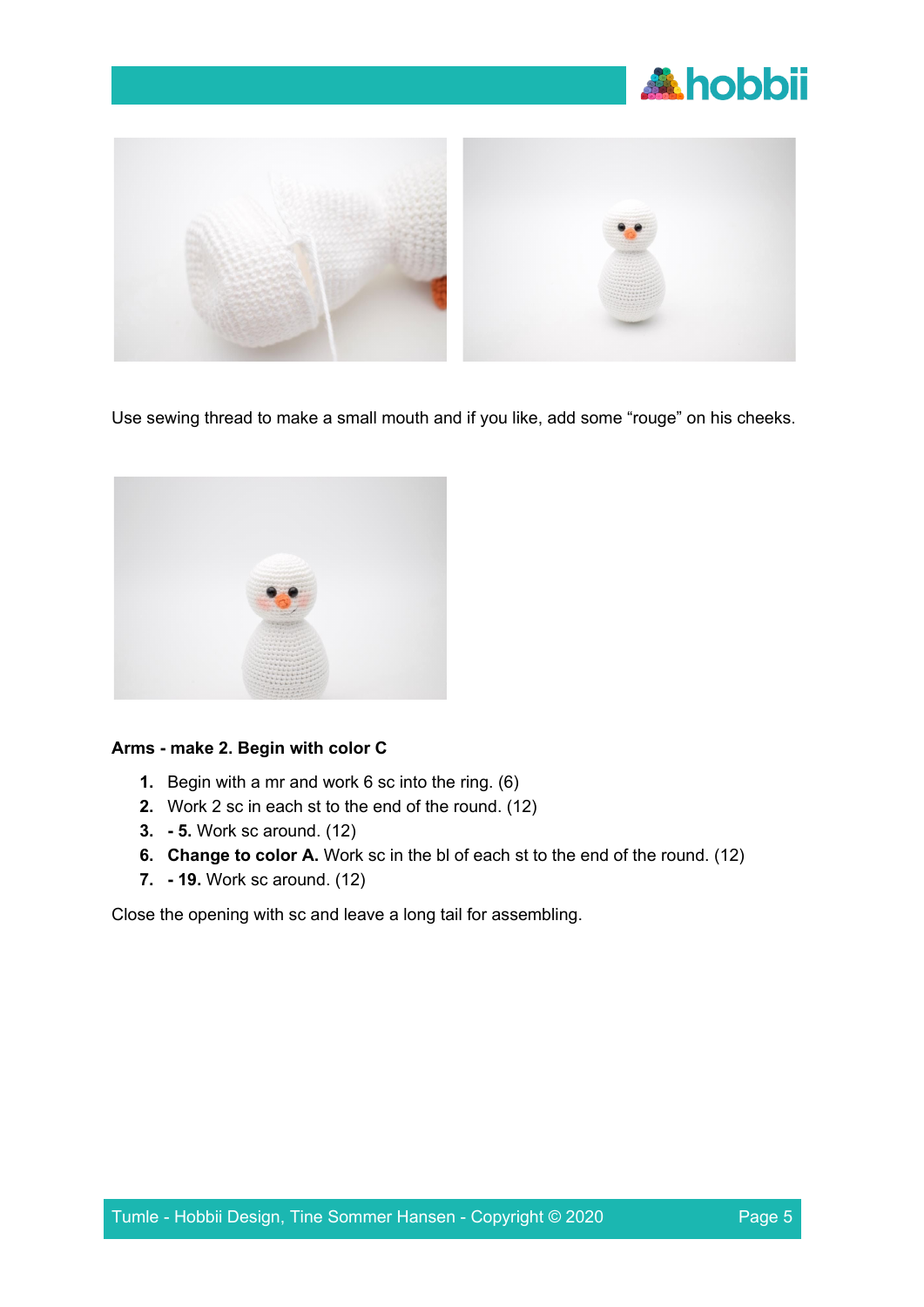



Using color C, insert the yarn in round 6.

Work sc around in the front loop of the sts of the previous round 6. (12) Work sc around and end with 1 sl st. (12) Cut the yarn and weave in ends.